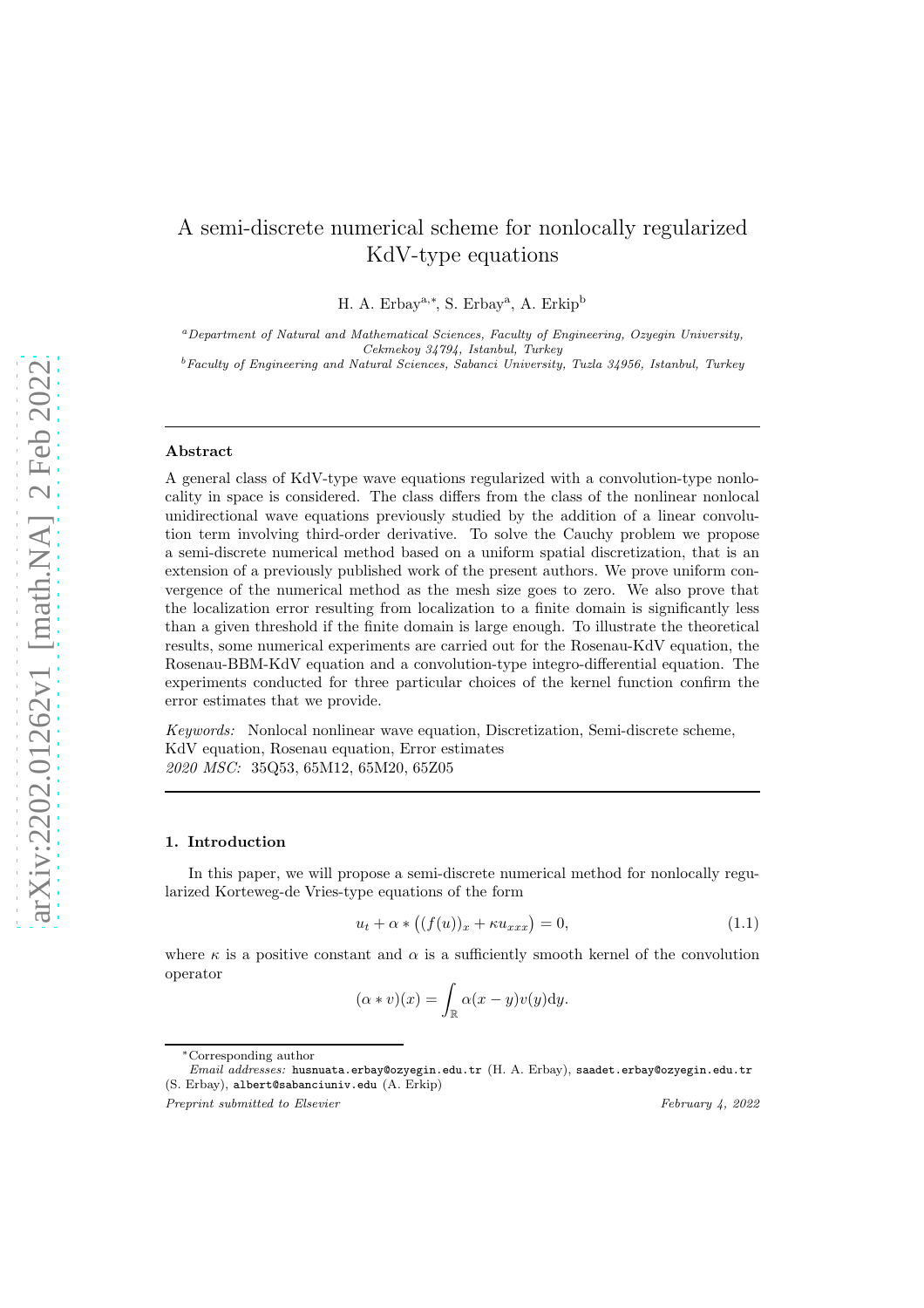Obviously, [\(1.1\)](#page-0-0) reduces to the Korteweg-de Vries (KdV) equation [\[6](#page-15-0)] when  $\alpha$  is the Dirac measure and  $f(u) = u^2/2$ . The basic idea of the numerical method is to consider space discretization of [\(1.1\)](#page-0-0) on a uniform grid and to discretize the convolution integral. We prove uniform convergence of the numerical method and show that the accuracy depends upon the smoothness properties of the kernel function. We provide numerical experiments that illustrate our error estimates and also make comparisons with the exact solutions available only in very special cases of  $\alpha$ .

Although various aspects of nonlinear dispersive wave models have been studied extensively in the literature, there are fewer studies on nonlocal models of wave propagation appearing in many applications. The class [\(1.1\)](#page-0-0) considered in this article has not been previously addressed, but some members of this class are well-known equations in the literature. For instance, if the kernel function  $\alpha$  is chosen as the Green's function

<span id="page-1-0"></span>
$$
\alpha(x) = \frac{1}{2\sqrt{2}} e^{-\frac{|x|}{\sqrt{2}}} \left( \cos\left(\frac{|x|}{\sqrt{2}}\right) + \sin\left(\frac{|x|}{\sqrt{2}}\right) \right) \tag{1.2}
$$

of the differential operator  $1+D_x^4$  (where  $D_x$  represents the partial derivative with respect to  $x$ ),  $(1.1)$  reduces to a generalized form of the Rosenau-Korteweg de Vries (Rosenau-KdV) equation [\[8\]](#page-15-1) (see also [\[7\]](#page-15-2))

<span id="page-1-2"></span><span id="page-1-1"></span>
$$
u_t + u_x + u_{xxxx} + \kappa u_{xxx} + (g(u))_x = 0 \tag{1.3}
$$

for  $f(u) = u + g(u)$ . On the other hand, if  $\alpha$  is chosen as the Green's function

$$
\alpha(x) = \frac{1}{2\sqrt{3}}e^{-\frac{\sqrt{3}}{2}|x|}\left(\cos\left(\frac{|x|}{2}\right) + \sqrt{3}\sin\left(\frac{|x|}{2}\right)\right) \tag{1.4}
$$

of the differential operator  $1 - D_x^2 + D_x^4$ , then we get from [\(1.1\)](#page-0-0) the Rosenau-BBM (Benjamin-Bona-Mahony)-KdV equation [\[9\]](#page-15-3)

<span id="page-1-3"></span>
$$
u_t + u_x - u_{xxt} + u_{xxxxt} + \kappa u_{xxx} + (g(u))_x = 0.
$$
 (1.5)

Finally, if we let  $\alpha(x) = \frac{1}{2}e^{-|x|}$  which is the Green's function of the differential operator  $1 - D_x^2$ , [\(1.1\)](#page-0-0) reduces to a generalized form of the BBM-KdV equation,

$$
u_t + u_x - u_{xtt} + \kappa u_{xxx} + (g(u))_x = 0.
$$
\n(1.6)

Keeping these familiar examples in mind, we propose a numerical method for [\(1.1\)](#page-0-0) by imposing some assumptions on  $\alpha$ , that are compatible with [\(1.2\)](#page-1-0) and [\(1.4\)](#page-1-1). It still remains, however, to extend the present analysis to the kernels that are compatible with the exponential kernel.

We note that [\(1.1\)](#page-0-0) does not reduce to a partial differential equation unless  $\alpha$  is the Green's function of a differential operator. The most important property of the present semi-discrete scheme is that it can be successfully used to solve [\(1.1\)](#page-0-0) with an arbitrary kernel function regardless of whether it is a Green's function. The reason for this improvement is that the scheme is based on truncated discrete convolution sums rather than finite-difference approximations.

Taking inspiration from the numerical scheme used in [\[2\]](#page-15-4) to solve the BBM equation [\[1](#page-15-5)], in previous two works the present authors have proposed the semi-discrete numerical methods based on both a uniform space discretization and the discrete convolution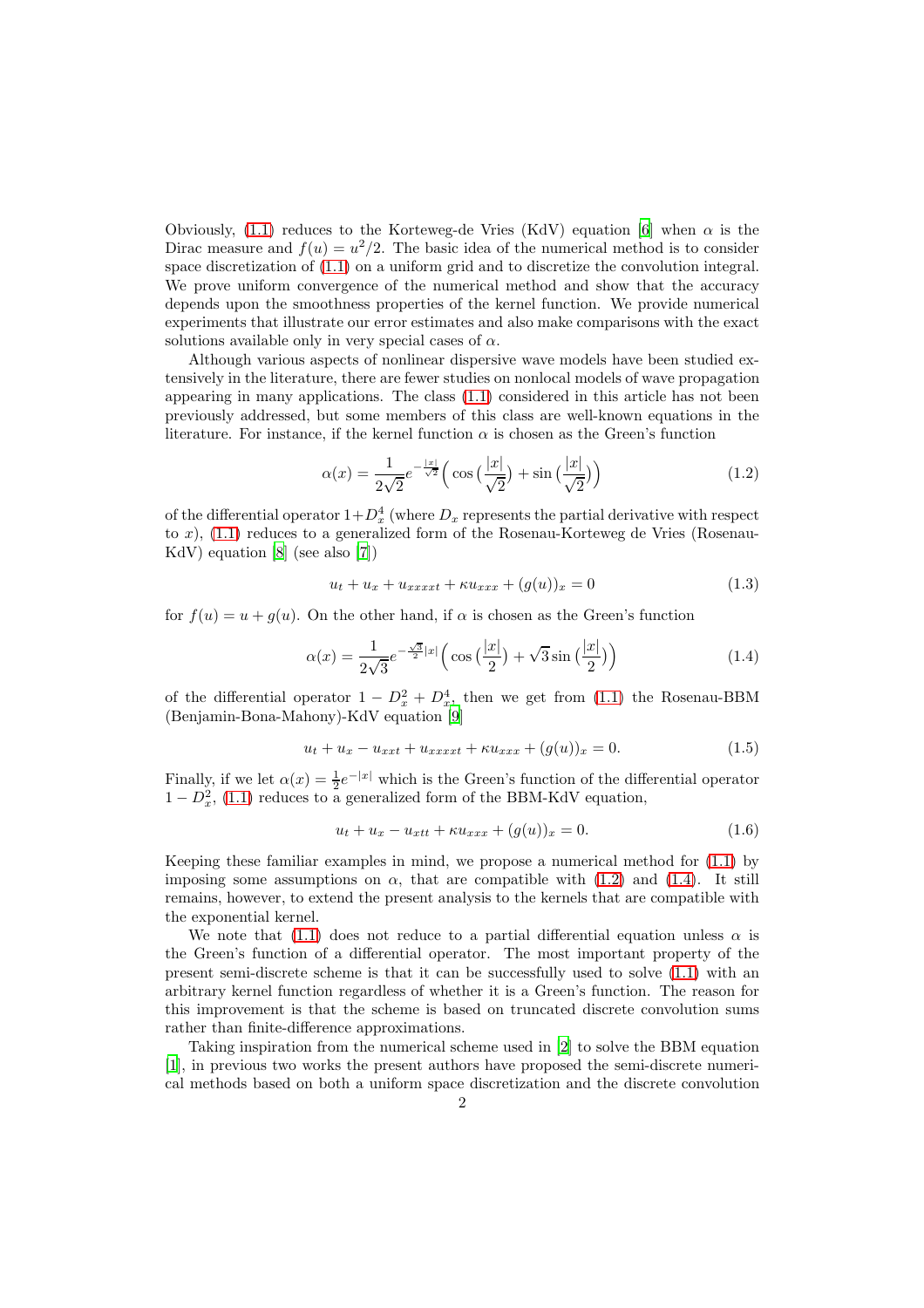operator for the nonlocal nonlinear bidirectional wave equation [\[4](#page-15-6)] and for the nonlocal nonlinear unidirectional wave equation [\[5](#page-15-7)]. The present work is an extension of [\[5](#page-15-7)] (in which  $\kappa = 0$ ) to [\(1.1\)](#page-0-0) involving the extra "KdV term"  $u_{xxx}$ . So we shall not give some proofs in full detail, but instead refer the reader to [\[4](#page-15-6), [5\]](#page-15-7) for more details. As in [\[5](#page-15-7)] our strategy in obtaining the discrete problem is to transfer the spatial derivative in [\(1.1\)](#page-0-0) to the kernel function. As it was already observed in [\[2\]](#page-15-4), an advantage of this direct approach is that a further time discretization will not involve any stability issues regarding spatial mesh size. Note that for a sufficiently smooth kernel, the derivatives can be transferred to  $\alpha$  and the equation [\(1.1\)](#page-0-0) becomes

$$
u_t + \alpha' * f(u) + \kappa \alpha''' * u = 0.
$$

Since the spatial discrete derivatives of  $u$  do not appear in the resulting discrete problem, even though this extension involves the extra "KdV term"  $u_{xxx}$ , the discretizations and proofs are more straightforward due to the extra smoothness assumption on the kernel  $\alpha$ . Our approach will also apply to nonlocal equations of the form

$$
u_t + \alpha_1 * (f(u))_x + \kappa \alpha_2 * u_{xxx} = 0,
$$

as well as generalizations involving higher-order derivatives under appropriate smoothness conditions on the kernels.

The paper is structured as follows. In Section [2](#page-2-0) we discuss some of the basics of setting up, such as, local well-posedness of the continuous Cauchy problem and discretization in space. In Section [3,](#page-4-0) the convergence of the discretization error with respect to mesh size for the semi-discrete problem is proved. In Section [4](#page-7-0) we discuss the localization error for the truncated problem and give a decay estimate. Section [5](#page-9-0) is devoted to numerical experiments.

The notation used in the present paper is as follows.  $||u||_{L^p}$  is the  $L^p$   $(1 \leq p \leq \infty)$ norm of u on  $\mathbb{R}$ ,  $W^{k,p}(\mathbb{R}) = \{u \in L^p(\mathbb{R}) : D^j u \in L^p(\mathbb{R}), \ j \leq k\}$  is the  $L^p$ -based Sobolev space with the norm  $||u||_{W^{k,p}} = \sum_{j \leq k} ||D^j u||_{L^p}$ ,  $1 \leq p \leq \infty$  and  $H^s$  is the usual  $L^2$ . based Sobolev space of index s on  $\mathbb{R} \cdot C$  denotes a generic positive constant. For a real number s, the symbol  $[s]$  denotes the largest integer less than or equal to s.

## <span id="page-2-0"></span>2. Preliminaries

In this section we first give some preliminary results about local well-posedness of the Cauchy problem for [\(2.1\)](#page-2-1) and error estimates of discretizations of integrals on an infinite uniform grid.

## 2.1. The Continuous Cauchy Problem

We consider the Cauchy problem

$$
u_t + \alpha' * f(u) + \kappa \alpha''' * u = 0, \quad x \in \mathbb{R}, \quad t > 0,
$$
\n
$$
(2.1)
$$

<span id="page-2-2"></span><span id="page-2-1"></span>
$$
u(x,0) = \varphi(x), \quad x \in \mathbb{R}.\tag{2.2}
$$

We suppose that f is sufficiently smooth with  $f(0) = 0$  and that the kernel  $\alpha$  is to be chosen to satisfy the following two constraints: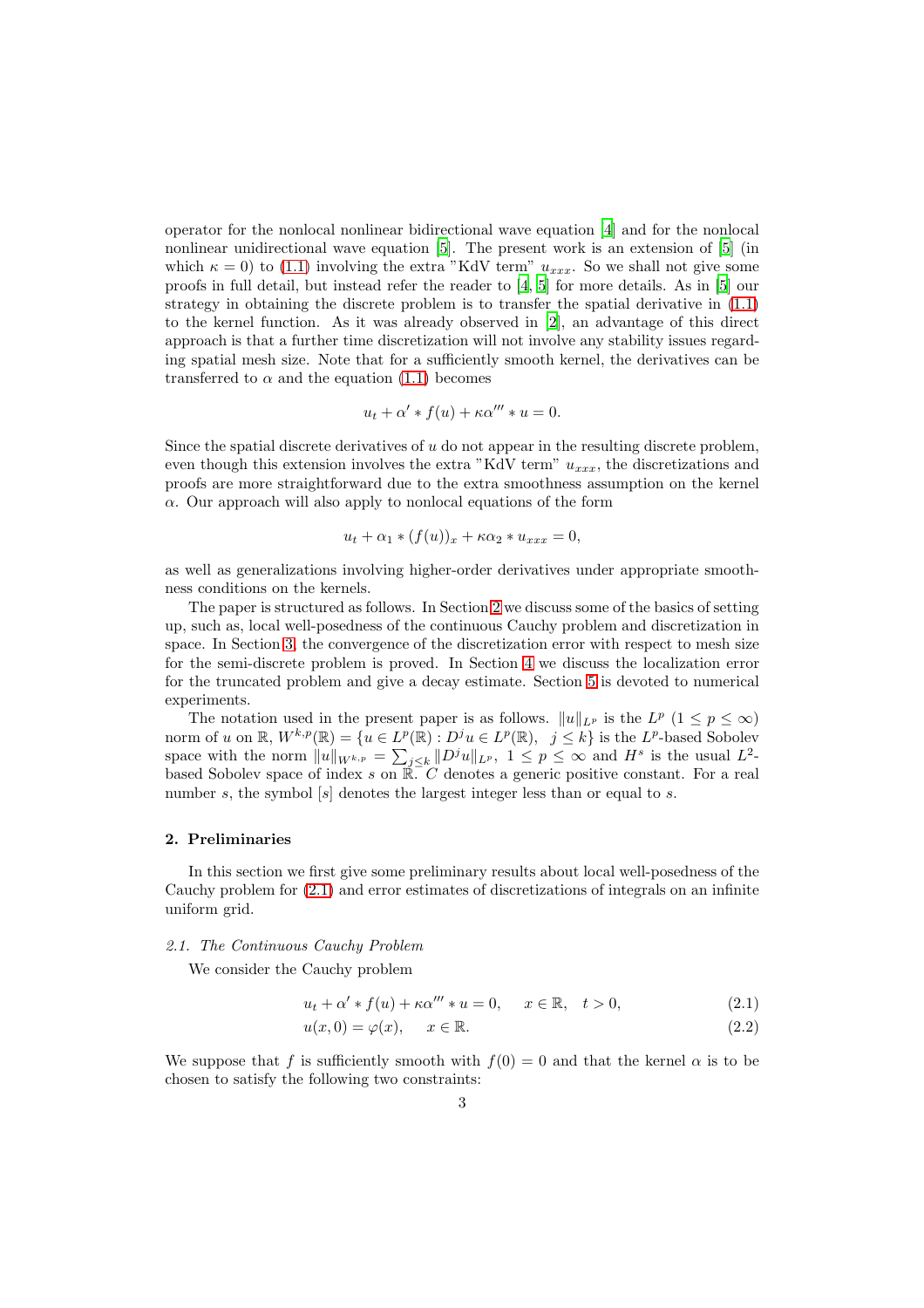C1.  $\alpha \in W^{2,1}(\mathbb{R}),$ 

C2.  $\alpha''' = \mu$  is a finite Borel measure on R.

At this point, it should be noted that Condition C2 also includes the more regular case  $\alpha \in W^{3,1}(\mathbb{R})$  (i.e.  $\alpha''' \in L^1(\mathbb{R})$ ) in which case  $d\mu = \alpha''' dx$ . The following theorem states the local well-posedness of solutions to [\(2.1\)](#page-2-1)-[\(2.2\)](#page-2-2).

<span id="page-3-0"></span>**Theorem 2.1.** Suppose that  $\alpha$  satisfies Conditions C1 and C2. Let  $s > 1/2$ ,  $f \in$  $C^{[s]+1}(\mathbb{R})$  with  $f(0) = 0$ . For a given  $\varphi \in H^s(\mathbb{R})$ , there is some  $T > 0$  so that the initial-value problem  $(2.1)-(2.2)$  $(2.1)-(2.2)$  is locally well-posed with solution  $u \in C^1([0,T], H^s(\mathbb{R}))$ , satisfying the estimate

<span id="page-3-1"></span>
$$
||u(t)||_{H^s} \le ||\varphi||_{H^s} e^{Ct}, \quad 0 \le t \le T,
$$
\n(2.3)

where C depends on  $M = \sup_{0 \leq t \leq T} ||u(t)||_{L^{\infty}}$  and  $\alpha$ .

The proof of Theorem [2.1](#page-3-0) follows from Picard's theorem for Banach space-valued ODEs. The estimate [\(2.3\)](#page-3-1) is derived from the  $L^{\infty}$  control of the nonlinear term (see [\[3](#page-15-8)] for details). This estimate, in particular, implies that blow-up in finite time is also determined by the  $L^{\infty}$  norm of the solution.

# 2.2. Discretization

As in [\[4\]](#page-15-6) and [\[5\]](#page-15-7), we consider doubly infinite sequences  $\mathbf{w} = (w_i)_{i=-\infty}^{i=\infty} = (w_i)$  of real numbers  $w_i$  with  $i \in \mathbb{Z}$  (where  $\mathbb Z$  denotes the set of integers). Let  $h > 0$  denote the spatial mesh size to be used in the discretization. The  $l_h^p(\mathbb{Z})$  space for  $1 \leq p < \infty$  is

$$
l_h^p(\mathbb{Z}) = \left\{ (w_i) : w_i \in \mathbb{R}, \ \|\mathbf{w}\|_{l_h^p}^p = \sum_{i=-\infty}^{\infty} h|w_i|^p \right\}.
$$

The  $l^{\infty}(\mathbb{Z})$  space with the sup-norm  $\|\mathbf{w}\|_{l^{\infty}} = \sup_{i \in \mathbb{Z}} |w_i|$  is a Banach space. The discrete convolution operation denoted by the symbol ∗ transforms two sequences w and v into a new sequence:

<span id="page-3-2"></span>
$$
(\mathbf{w} * \mathbf{v})_i = \sum_j h w_{i-j} v_j \tag{2.4}
$$

(from now on, the symbol  $\sum$ will be used to denote summation over all  $j \in \mathbb{Z}$ ). Young's

inequality for convolution integrals state that  $\|\mathbf{w}*\mathbf{v}\|_{l_h^p} \leq \|\mathbf{w}\|_{l_h^1} \|\mathbf{v}\|_{l_h^p}$  for  $\mathbf{w} \in l_h^1, \mathbf{v} \in l_h^p$ ,  $1 \leq p < \infty$  and  $\|\mathbf{w} * \mathbf{v}\|_{l^{\infty}} \leq \|\mathbf{w}\|_{l^1_h} \|\mathbf{v}\|_{l^{\infty}}$  for  $\mathbf{w} \in l^1_h, \mathbf{v} \in l^{\infty}$ .

Let w be a function of one variable x with domain R. We begin with a uniform partition of the real line and define the grid points  $x_i = ih$ ,  $i \in \mathbb{Z}$  with the mesh size h. Let the restriction operator **R** be  $\mathbf{R}w = (w(x_i))$ . From now on we will use the abbreviations **w** and **w'** for  $\mathbf{R}w$  and  $\mathbf{R}w'$ , respectively.

The next lemma provides an error bound for the discrete (trapezoidal) approximations of the integral over R depending on the smoothness of the integrand.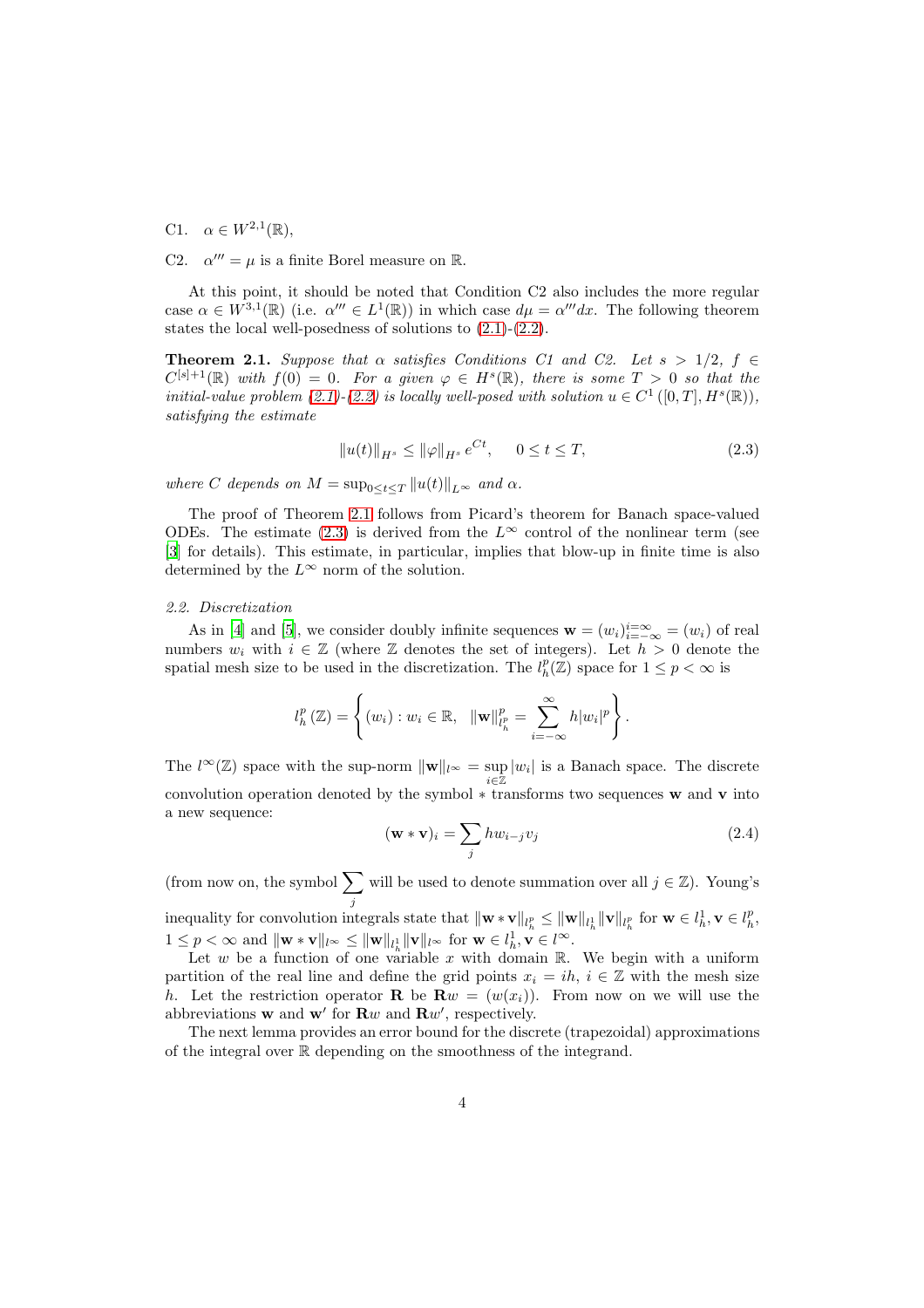<span id="page-4-2"></span>**Lemma 2.2** ([\[4](#page-15-6)]). Let  $w \in W^{1,1}(\mathbb{R})$  and  $w'' = \nu$  be a finite measure on  $\mathbb{R}$ . Then

$$
\left| \int_{\mathbb{R}} w(x) dx - \sum_{i} h w(x_{i}) \right| \leq h^{2} |\nu|(\mathbb{R}). \tag{2.5}
$$

Moreover,  $\mathbf{w} = \mathbf{R} w \in l_h^1$  and  $\|\mathbf{w}\|_{l_h^1} \leq \|w\|_{l^1} + h^2 |\nu|(\mathbb{R})$ .

Let  $D_h^2$  be the second-order difference operator defined as

$$
(D_h^2 \mathbf{u})_i = \frac{1}{h^2} (u_{i+1} - 2u_i + u_{i-1}).
$$

An error bound for the approximation to the second derivative by  $D<sub>h</sub><sup>2</sup>$  is reported in the following lemma.

<span id="page-4-3"></span>**Lemma 2.3.** Let  $u \in W^{4,\infty}(\mathbb{R})$ ,  $\mathbf{u} = \mathbf{R}u$  and  $\mathbf{u}'' = \mathbf{R}u''$ . Then

$$
||D_h^2 \mathbf{u} - \mathbf{u}''||_{l^{\infty}} \le \frac{h^2}{12} ||u^{(4)}||_{L^{\infty}}.
$$

#### <span id="page-4-0"></span>3. The Semi-Discrete Problem and Discretization Error

In this section we introduce the semi-discrete formulation of the Cauchy problem and prove convergence of solutions of the semi-discrete problem to solutions of the continuous Cauchy problem.

## 3.1. The Semi-Discrete Problem

We now formulate the semi-discrete problem associated with  $(2.1)-(2.2)$  $(2.1)-(2.2)$  on a mesh with a fixed spatial mesh size  $h > 0$ . In that respect, it will be convenient to discretize the term  $\alpha''' * u$  in [\(2.1\)](#page-2-1) by  $D_h^2 \alpha'_h * v$  with the notation  $\alpha'_h = \mathbf{R}\alpha'$ . The reason behind this is

<span id="page-4-1"></span>
$$
\alpha''' * u = \alpha' * u'' \approx \alpha'_h * D_h^2 \mathbf{v} = D_h^2 \alpha'_h * \mathbf{v}.
$$

Thus, the discretized form of the nonlocal wave equation [\(2.1\)](#page-2-1) on the uniform infinite grid becomes

$$
\frac{d\mathbf{v}}{dt} = -\alpha'_h * f(\mathbf{v}) - \kappa D_h^2 \alpha'_h * \mathbf{v}
$$
\n(3.1)

with the notation  $f(\mathbf{v}) = (f(v_i))$ . We estimate  $D_h^2 \alpha'_h$  as follows.

<span id="page-4-4"></span>Lemma 3.1.  $D_h^2 \alpha'_h \in l_h^1$  and  $||D_h^2 \alpha'_h||_{l_h^1} \leq 2|\mu|(\mathbb{R})$ .

The proof of this lemma follows closely the proof of Lemma 3.4 of [\[4\]](#page-15-6), so we skip it.

We note that [\(3.1\)](#page-4-1) is an  $l^{\infty}$ -valued ODE system. The following theorem establishes local well-posedness of solutions to the Cauchy problem.

**Theorem 3.2.** Let f be a locally Lipschitz function with  $f(0) = 0$ . Then the initial-value problem for [\(3.1\)](#page-4-1) is locally well-posed for initial data  $\mathbf{v}(0)$  in l<sup>∞</sup>. Moreover there exists some maximal time  $T_h > 0$  so that the problem has unique solution  $\mathbf{v} \in C^1([0, T_h), l^{\infty})$ . The maximal time  $T_h$ , if finite, is determined by the blow-up condition

<span id="page-4-5"></span>
$$
\limsup_{t \to T_h^-} \|\mathbf{v}(t)\|_{l^\infty} = \infty. \tag{3.2}
$$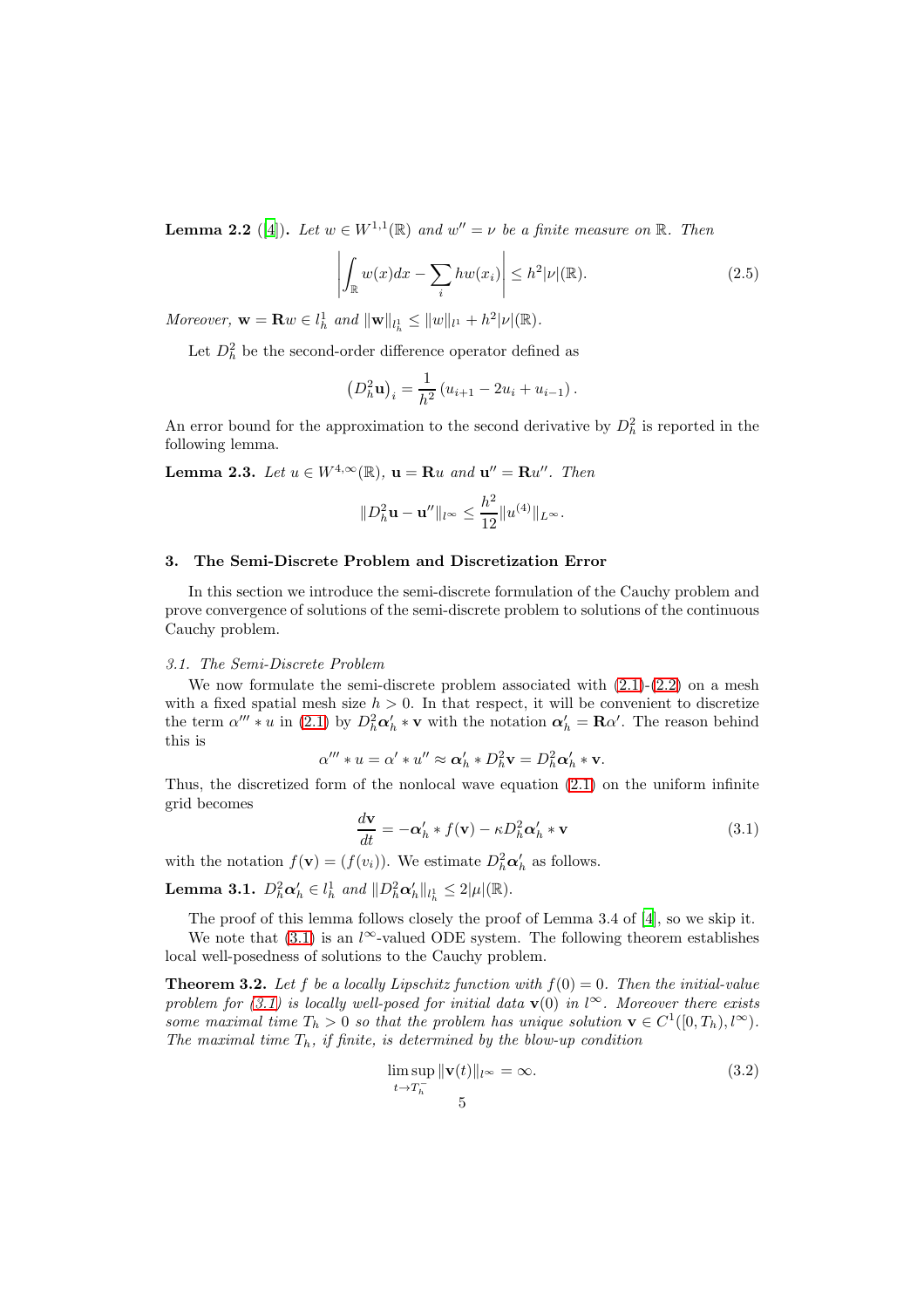#### 3.2. An Estimate for the Discretization Error

Let  $u \in C^1([0,T], H^s(\mathbb{R}))$  with sufficiently large s be the unique solution of the continuous problem [\(2.1\)](#page-2-1)-[\(2.2\)](#page-2-2). We denote the discretizations of the initial data  $\varphi$  by  $\varphi_h = \mathbf{R}\varphi$ . Suppose that  $\mathbf{u}_h \in C^1([0,T_h), l^{\infty})$  is the unique solution of the discrete problem based on [\(3.1\)](#page-4-1) and the initial data  $\varphi_h$ . In this subsection, our goal is to estimate the discretization error defined as  $\mathbf{R}u(t) - \mathbf{u}_h$ . In the following theorem we prove that the discretization error is of  $\mathcal{O}(h^2)$  for the case where the kernel function  $\alpha$  satisfies Conditions C1 and C2. The proof follows similar lines as the corresponding one in [\[4\]](#page-15-6).

<span id="page-5-2"></span>**Theorem 3.3.** Suppose that  $\alpha$  satisfies Conditions C1 and C2. Let  $s > 9/2$ ,  $f \in$  $C^{[s]+1}(\mathbb{R})$  with  $f(0) = 0$ . Let  $u \in C^1([0,T], H^s(\mathbb{R}))$  be the solution of the initial-value problem  $(2.1)-(2.2)$  $(2.1)-(2.2)$  with  $\varphi \in H^s(\mathbb{R})$ . Similarly, let  $\mathbf{u}_h \in C^1([0,T_h), l^{\infty})$  be the solution of [\(3.1\)](#page-4-1) with initial data  $\varphi_h$ . Let  $\mathbf{u}(t) = \mathbf{R}u(t) = (u(x_i, t))$ . Then there is some  $h_0$  so that for  $h \leq h_0$ , the maximal existence time  $T_h$  of  $\mathbf{u}_h$  is at least T and

<span id="page-5-1"></span>
$$
\|\mathbf{u}(t) - \mathbf{u}_h(t)\|_{l^\infty} = \mathcal{O}(h^2)
$$
\n(3.3)

for all  $t \in [0, T]$ .

*Proof.* Suppose that  $M = \max_{0 \le t \le T} ||u(t)||_{L^{\infty}}$ . Clearly  $||\varphi_h||_{l^{\infty}} \le ||\varphi||_{L^{\infty}} \le M$ . By continuity there is some maximal time  $t_h \leq T$  such that  $\|\mathbf{u}_h(t)\|_{l^{\infty}} \leq 2M$  for all  $t \in [0, t_h]$ . By the maximality condition we must have either  $t_h = T$  or  $\|\mathbf{u}_h(t_h)\|_{l^{\infty}} = 2M$ . Evaluating  $(2.1)$  at the grid points  $x_i$  yields a set of differential equations

$$
u_t(x_i, t) + (\alpha' * f(u))(x_i, t) + \kappa((\alpha')'' * u)(x_i, t) = 0.
$$

Recalling that  $\mathbf{u}(t) = \mathbf{R}u(t)$ , this can also be expressed as

$$
\mathbf{u}'(t) = -\mathbf{R} ((\alpha' * f(u))(t) + \kappa((\alpha')'' * u)(t)).
$$

A residual term  $\mathbf{F}_h$  arises from the discretization of [\(2.1\)](#page-2-1):

<span id="page-5-0"></span>
$$
\frac{d\mathbf{u}}{dt} = -\alpha'_h * f(\mathbf{u}) - \kappa D_h^2 \alpha'_h * \mathbf{u} + \mathbf{F}_h,
$$
\n(3.4)

where  $\mathbf{F}_h = \mathbf{F}_h^1 + \mathbf{F}_h^2$  with

$$
\mathbf{F}_h^1 = \alpha'_h * f(\mathbf{u}) - \mathbf{R}(\alpha' * f(u)), \qquad \mathbf{F}_h^2 = \kappa D_h^2 \alpha'_h * \mathbf{u} - \mathbf{R}(\kappa(\alpha')'' * u).
$$

Suppressing the t variable, the i-th entry of  $F_h$  satisfies

$$
(F_h)_i = (F_h^1)_i + (F_h^2)_i \tag{3.5}
$$

with

$$
(F_h^1)_i = \sum_j h \alpha'(x_i - x_j) f(u(x_j)) - \int_{\mathbb{R}} \alpha'(x_i - y) f(u(y)) dy,
$$
  

$$
(F_h^2)_i = \kappa \sum_j h D_h^2 \alpha'(x_i - x_j) u(x_j) - \kappa \int_{\mathbb{R}} (\alpha')''(x_i - y) u(y) dy.
$$
6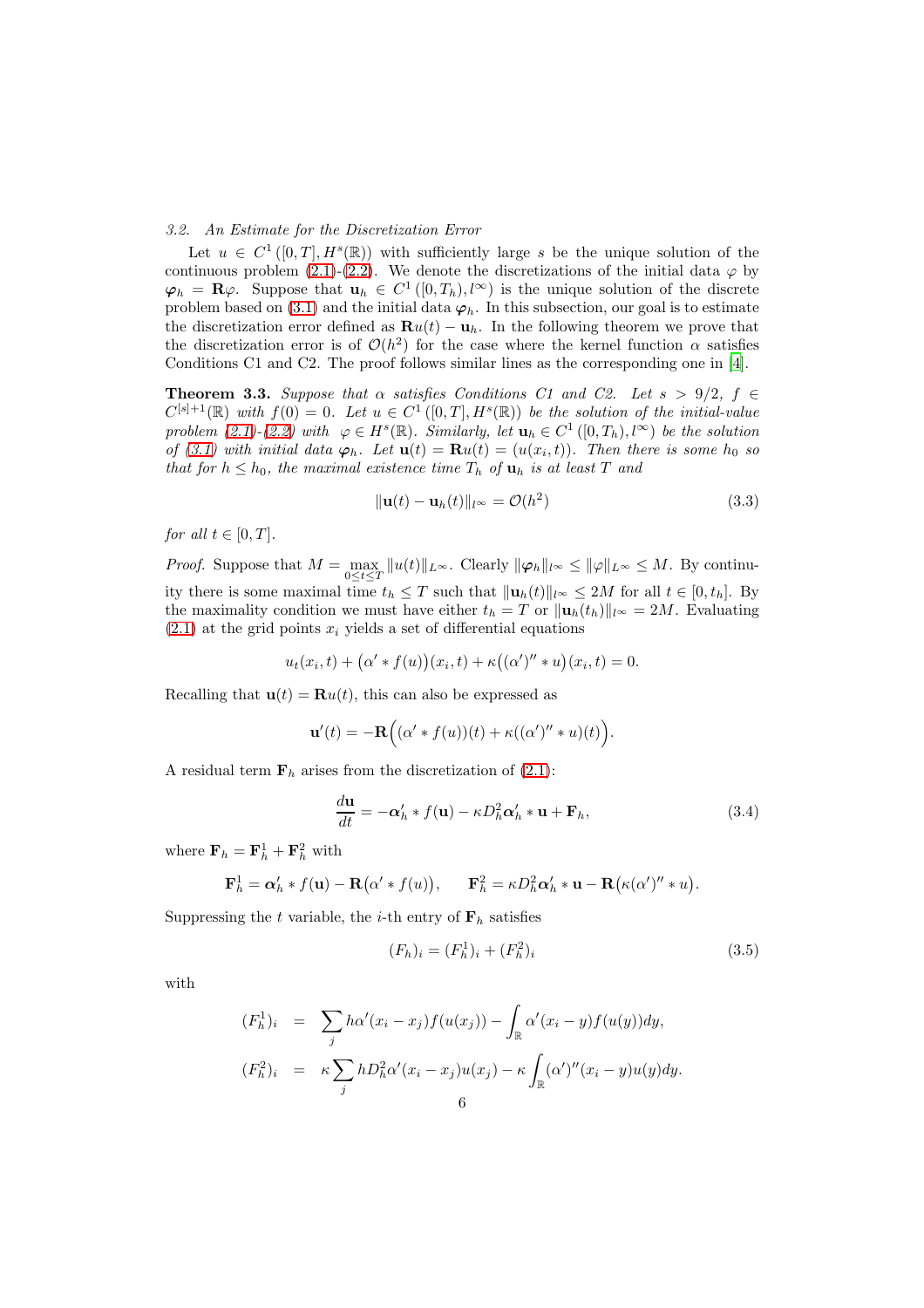We first estimate the term  $(F_h^1)_i$ . By Lemma [2.2](#page-4-2) we have

$$
\left| (F_h^1)_i \right| \leq h^2 \left\| r'' \right\|_{L^1},
$$

where  $r(y) = \alpha'(x_i - y) f(u(y))$ . Then

$$
r''(y) = \frac{d^2}{dy^2}(\alpha'(x_i - y))f(u(y)) + 2\frac{d}{dy}(\alpha'(x_i - y))\frac{d}{dy}f(u(y)) + \alpha'(x_i - y)\frac{d^2}{dy^2}f(u(y)).
$$

We have  $|| f(u)||_{H^s} \leq C(M) ||u||_{H^s}$ . For  $s > 9/2$  we observe that  $||u^{(k)}||_{L^{\infty}} \leq C ||u||_{H^s}$  for  $k \leq 4$ . Then  $(f(u))'$  and  $(f(u))''$  are bounded. Since  $\alpha''' = \mu$  is a finite measure, then  $r'' = \tilde{\mu}$  will be a measure with

$$
|\widetilde{\mu}|(\mathbb{R}) \leq C(|\mu|(\mathbb{R}) + 2||\alpha||_{W^{2,1}}) ||u||_{H^s}
$$

so that

$$
|(F_h^1)_i| \leq h^2 |\widetilde{\mu}|(\mathbb{R}).
$$

We now estimate the second term  $(F_h^2)_i$ . Note that  $\mathbf{F}_h^2$  can be rewritten in the form

$$
\mathbf{F}_h^2 = \kappa \alpha'_h * D_h^2 \mathbf{u} - \kappa \mathbf{R} (\alpha' * u'') = \kappa \alpha'_h * (D_h^2 \mathbf{u} - \mathbf{R} u'').
$$

So, we have

$$
|(F_h^2)_i| = |(\kappa \alpha_h' * (D_h^2 \mathbf{u} - \mathbf{R} u''))_i|
$$
  
\n
$$
\leq \kappa ||\alpha_h'||_{l_h^1} ||D_h^2 \mathbf{u} - \mathbf{R} u''||_{l^{\infty}} \leq \frac{h^2}{12} \kappa ||\alpha_h'||_{l_h^1} ||u^{(4)}||_{L^{\infty}} \leq Ch^2 ||u||_{H^s}
$$

where Lemma [2.3](#page-4-3) and the Sobolev embedding theorem are used. If we combine the estimates for  $|(F_h^1)_i|$  and  $|(F_h^2)_i|$ , we get

$$
\|\mathbf{F}_h\|_{l^\infty} \le Ch^2 \|u\|_{H^s},
$$

where  $C = C(\alpha, \tilde{M})$  depends on the bounds on  $\alpha$  and  $\tilde{M} = \max_{0 \leq t \leq T} ||u(t)||_{H^s}$ . We now let  $\mathbf{e}(t) = \mathbf{u}(t) - \mathbf{u}_h(t)$  be the error term. Then, from [\(3.1\)](#page-4-1) and  $(3.4)$  we have

$$
\frac{d\mathbf{e}}{dt} = -\boldsymbol{\alpha}'_h * (f(\mathbf{u}) - f(\mathbf{u}_h)) - \kappa D_h^2 \boldsymbol{\alpha}'_h * (\mathbf{u} - \mathbf{u}_h) + \mathbf{F}_h, \quad \mathbf{e}(0) = \mathbf{0}
$$

or equivalently

$$
\mathbf{e}(t) = \int_0^t \Big( -\boldsymbol{\alpha}'_h \ast (f(\mathbf{u}) - f(\mathbf{u}_h)) - \kappa D_h^2 \boldsymbol{\alpha}'_h \ast (\mathbf{u} - \mathbf{u}_h) + \mathbf{F}_h \Big) d\tau.
$$

Since f is locally Lipschitz we have  $|| f(u) - f(u_h) ||_{l^{\infty}} \leq C ||u - u_h||_{l^{\infty}}$ . So

$$
\|\mathbf{e}(t)\|_{l^{\infty}} \le Ch^2 T + \left(C\|\alpha_h'\|_{l^1_h} + \kappa \|D_h^2 \alpha_h'\|_{l^1_h}\right) \int_0^t \|\mathbf{e}(\tau)\|_{l^{\infty}} d\tau. \tag{3.6}
$$

Then, by Lemma [3.1](#page-4-4) and Gronwall's inequality, we get

$$
\|\mathbf{e}(t)\|_{l^{\infty}} \le Ch^2 T e^{CT}.
$$

This implies that, if h is sufficiently small, we have  $\|\mathbf{e}(t_h)\|_{l^{\infty}} < M$ . Consequently we have  $\|\mathbf{u}_h(t_h)\|_{l^{\infty}} < 2M$  showing that  $t_h = T_h = T$ . The above estimate yields [\(3.3\)](#page-5-1) or more explicitly  $\|\mathbf{u}(t) - \mathbf{u}_h(t)\|_{l^{\infty}} \leq C(\alpha, u, f, T)h^2$ . Obviously C depends on  $\|\alpha\|_{W^{2,1}}$ ,  $|\mu|(\mathbb{R})$ , the solution u, the nonlinear term  $f(u)$  and the existence time T.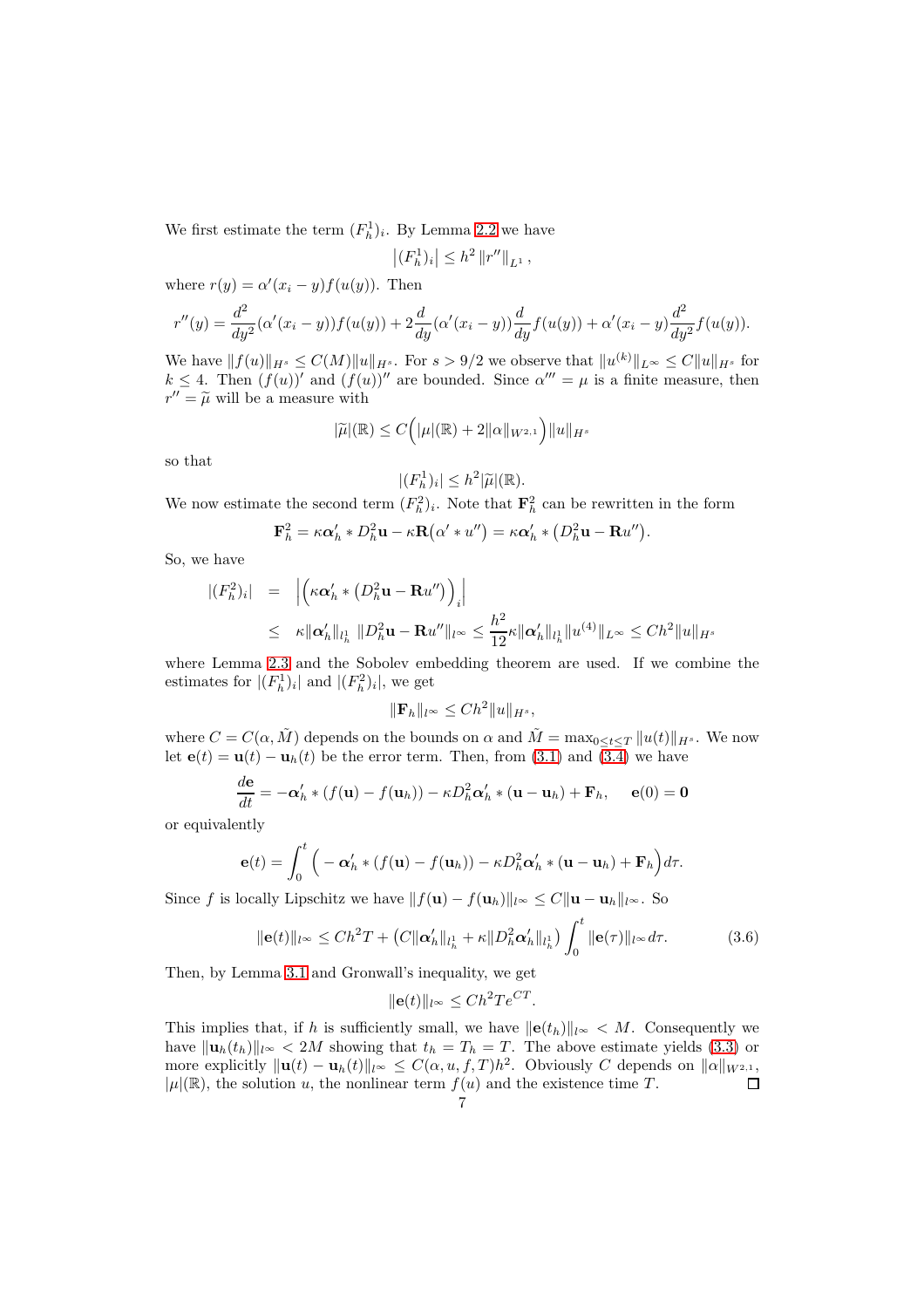#### <span id="page-7-0"></span>4. The Truncated Problem and a Decay Estimate

In this section we introduce a finite dimensional approximation of the semi-discrete problem and give a suitable decay estimate on the tails of the solutions. We shall not review the detailed proof of the error estimate and the decay estimate because the basic ideas and proofs are given fully in [\[4](#page-15-6), [5](#page-15-7)].

## 4.1. The Truncated Problem

From now on we will assume that the infinite convolution sum defined by [\(2.4\)](#page-3-2) was truncated at a finite  $N$ . Also we will truncate the infinite system  $(3.1)$  to the system of  $2N + 1$  equations to obtain the finite-dimensional system

$$
\frac{dv_i^N}{dt} = -\sum_{j=-N}^{N} h\alpha'(x_i - x_j)f(v_j^N) - \kappa \sum_{j=-N}^{N} hD_h^2 \alpha'(x_i - x_j)v_j^N, \qquad -N \le i \le N \tag{4.1}
$$

where  $v_i^N$  are the components of a vector valued function  $\mathbf{v}^N(t)$  with finite dimension  $2N + 1$ . We rewrite [\(4.1\)](#page-7-1) as

<span id="page-7-1"></span>
$$
\frac{d\mathbf{v}^N}{dt} = A^N f(\mathbf{v}^N) + B^N \mathbf{v}^N,
$$

where  $A^N$  and  $B^N$  are the  $(2N+1) \times (2N+1)$  matrices with the entries  $a_{ij}^N = -h\alpha'(x_i-x_j)$ and  $b_{ij}^N = -h\kappa D_h^2 \alpha'(x_i - x_j)$ , respectively. On the infinite interval, the only boundary condition is boundedness at infinity. It should be noted that our formulation on the finite range does not include any boundary terms. By Lemma [3.1](#page-4-4) we have

$$
\|A^N\mathbf{w}\|_{l^{\infty}} \leq \|\boldsymbol{\alpha}_h'\|_{l^1_h} \|\mathbf{w}\|_{l^{\infty}}, \ \text{ and } \ \|B^N\mathbf{w}\|_{l^{\infty}} \leq 2|\mu|(\mathbb{R}) \|\mathbf{w}\|_{l^{\infty}},
$$

respectively, where we use the norm  $\|\mathbf{w}\|_{l^{\infty}} = \max_{-N \leq i \leq N} |w_i|$  for vectors in  $\mathbb{R}^{2N+1}$ . Since we assume that  $f$  is a locally Lipschitz and smooth function, the initial-value problem defined for [\(4.1\)](#page-7-1) (as an ODE system) has a solution on  $[0, T<sup>N</sup>)$ . Also the blow-up condition

$$
\limsup_{t \to (T^N)^-} \|\mathbf{v}^N(t)\|_{l^\infty} = \infty \tag{4.2}
$$

of the truncated problem is compatible with [\(3.2\)](#page-4-5) in the infinite discrete problem.

We will now estimate the localization error resulting from considering [\(4.1\)](#page-7-1) instead of  $(3.1)$ . As the proofs are very similar to the ones in  $[4, 5]$  $[4, 5]$ , we will only state the results. Consider the projection of the solution v of the semi-discrete problem associated with [\(3.1\)](#page-4-1) onto  $\mathbb{R}^{2N+1}$ . Let  $\mathcal{T}^N : l^{\infty} \to \mathbb{R}^{2N+1}$  be the truncation operator defined by  $\mathcal{T}^N \mathbf{v} = (v_{-N}, v_{-N+1}, \ldots, v_0, \ldots, v_{N-1}, v_N)$ . The following theorem estimates the localization error defined as  $\mathcal{T}^N \mathbf{v} - \mathbf{v}^N$ .

**Theorem 4.1.** Let  $\mathbf{v} \in C^1([0,T], l^{\infty})$  be the solution of [\(3.1\)](#page-4-1) with initial value  $\mathbf{v}(0)$  and let

$$
\delta = \sup \left\{ |v_i(t)| : t \in [0, T], |i| > N \right\} \text{ and } \epsilon(\delta) = \max_{|z| \le \delta} |f(z)|.
$$

Then for sufficiently small  $\epsilon(\delta)$ , the solution  $v^N$  of [\(4.1\)](#page-7-1) with initial value  $v^N(0)$  =  $\mathcal{T}^N \mathbf{v}(0)$  exists for times  $t \in [0, T]$  and

$$
\left\|\mathcal{T}^N \mathbf{v}(t) - \mathbf{v}^N(t)\right\|_{l^\infty} \leq C\epsilon(\delta), \quad t \in [0, T].
$$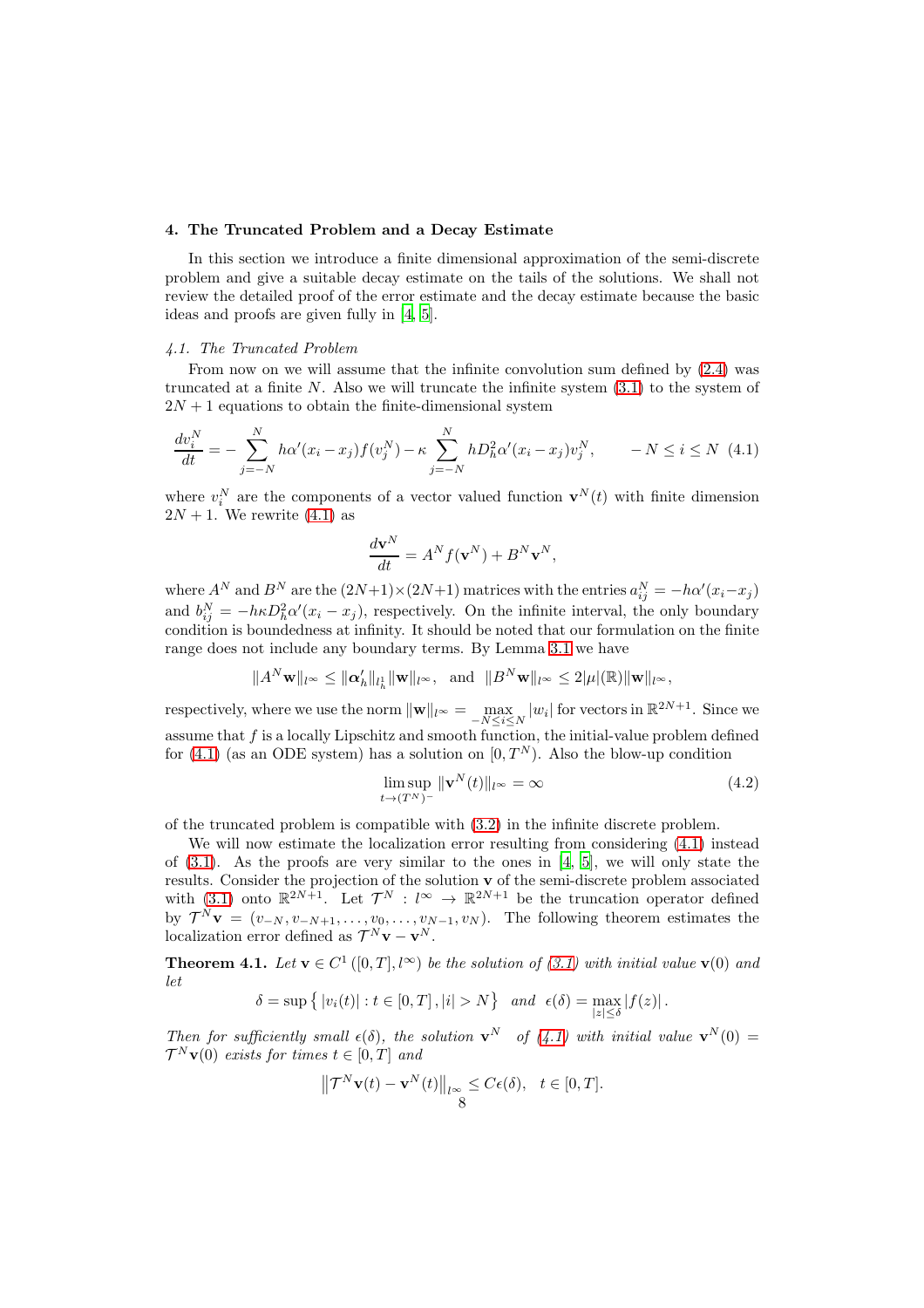The next theorem shows that, for sufficiently large  $N$ ,  $\mathbf{v}^N$  approximates the solution u of the continuous problem  $(2.1)-(2.2)$  $(2.1)-(2.2)$ .

**Theorem 4.2.** Suppose that  $\alpha$  satisfies Conditions C1 and C2. Let  $s > 9/2$ ,  $f \in$  $C^{[s]+1}(\mathbb{R})$  with  $f(0) = 0$ . Let  $u \in C^1([0,T], H^s(\mathbb{R}))$  be the solution of the initial-value problem  $(2.1)-(2.2)$  $(2.1)-(2.2)$  with  $\varphi \in H^s(\mathbb{R})$ . Then for sufficiently small h and  $\epsilon > 0$ , there is an N so that the solution  $\mathbf{u}_h^N$  of [\(4.1\)](#page-7-1) with initial values  $\mathbf{u}_h^N(0) = \mathcal{T}^N \boldsymbol{\varphi}_h$ , exists for times  $t \in [0, T]$  and

$$
\left| u(ih, t) - \left( \mathbf{u}_h^N \right)_i(t) \right| = \mathcal{O} \left( h^2 + \epsilon \right), \quad t \in [0, T] \tag{4.3}
$$

for all  $-N \leq i \leq N$ .

Since the proofs are very similar to those in [\[4](#page-15-6), [5\]](#page-15-7), we skip the proofs of the above theorems.

## 4.2. A Decay Estimate

We now ask whether there are values of N for which the localization error  $\epsilon$  is kept at a certain level. In Proposition 5.3 of  $[4]$  it has been proven that such an N exists, under the condition that the solution goes to zero at infinity. We note that, for a given level of  $\epsilon > 0$ , the equation

$$
\epsilon = \max \left\{ |f(u(x,t))| : |x| \geq Nh, \ \ t\in [0,T] \right\}
$$

provides an implicit description of the solution set for  $N$ . A more explicit relation between N and  $\epsilon$  can be given if there are some decay estimates for the solution to the initial-value problem. The following lemma provides a general decay estimate for the solutions corresponding to certain kernel functions.

<span id="page-8-0"></span>**Lemma 4.3.** Let  $\omega(x)$  be a positive function such that  $(|\alpha^{(j)}| * \omega)(x) \leq C\omega(x)$  for all  $x \in \mathbb{R}$ , and  $j = 1, 3$ . Suppose that  $\varphi \omega^{-1} \in L^{\infty}(\mathbb{R})$ . The solution  $u \in C^{1}([0, T], H^{s}(\mathbb{R}))$ of  $(2.1)-(2.2)$  $(2.1)-(2.2)$  then satisfies the estimate

$$
|u(x,t)| \leq C\omega(x) \tag{4.4}
$$

for all  $x \in \mathbb{R}$ ,  $t \in [0, T]$ .

The proof of this lemma follows a similar idea used in [\[2](#page-15-4)]. We skip the proof and refer the reader to [\[4\]](#page-15-6) (Lemma B.1 in Appendix B) for a similar proof.

Next, as an application of the above lemma, we consider the kernel functions [\(1.2\)](#page-1-0) and [\(1.4\)](#page-1-1) corresponding to the Rosenau-KdV equation [\(1.3\)](#page-1-2) and the Rosenau-BBM-KdV equation  $(1.5)$ , respectively, both of them are members of the class  $(1.1)$ 

<span id="page-8-1"></span>**Example 4.4.** From  $(1.2)$  and  $(1.4)$  we get the following inequality

$$
|\alpha^{(j)}(x)| \le C_1 e^{-a|x|}, \quad j = 1, 3
$$

with  $a = 1/\sqrt{2}$  for [\(1.2\)](#page-1-0) and  $a = \sqrt{3}/2$  for [\(1.4\)](#page-1-1). Now, taking  $\omega(x) = e^{-ra|x|}$  with any  $0 < r < 1$ , we find

$$
\left( \left| \alpha^{(j)} \right| * \omega \right) (x) \leq C_1 \int_{\mathbb{R}} e^{-a|x-y|} e^{-ra|y|} dy \leq C_2 e^{-ra|x|}
$$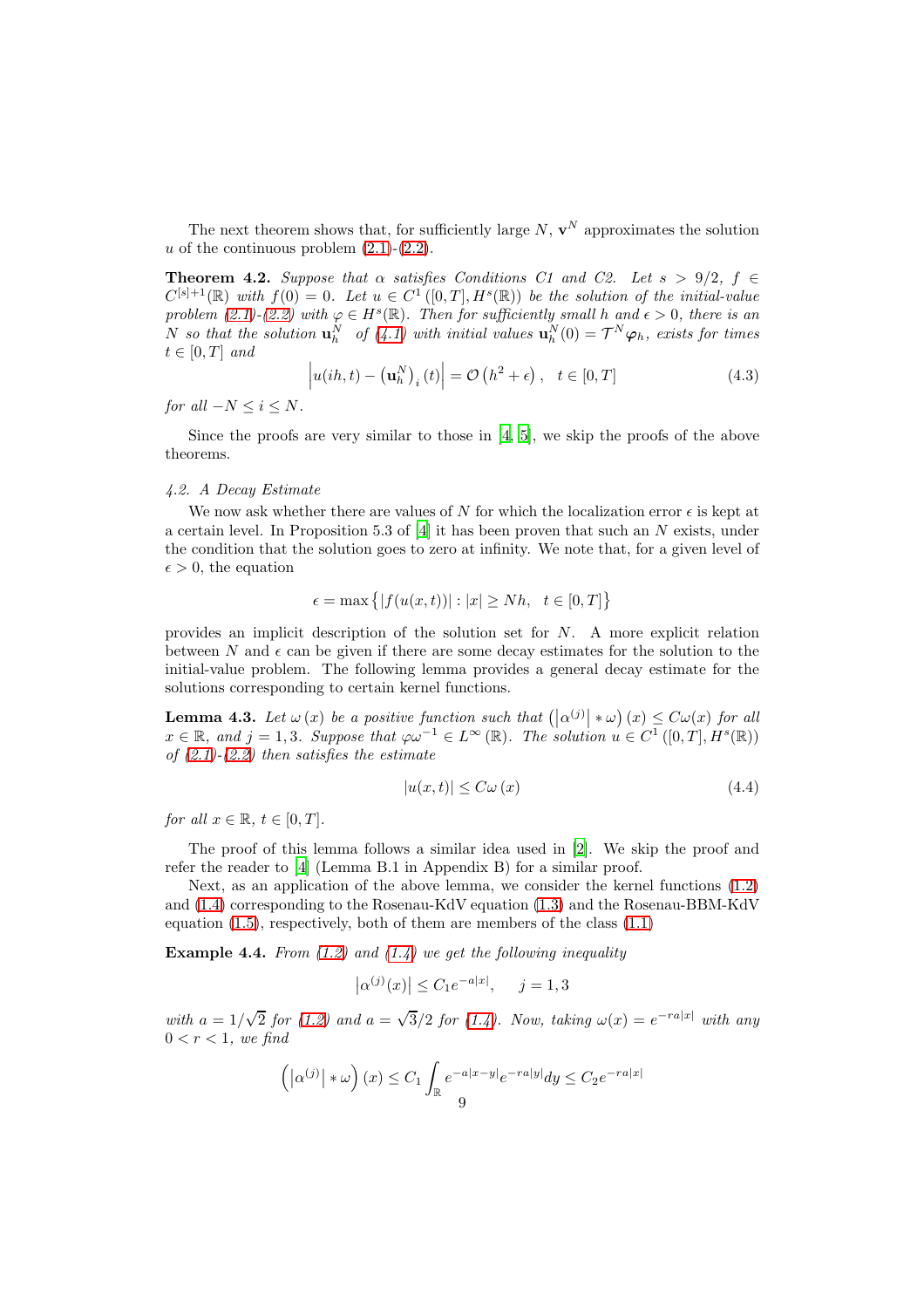for  $j = 1, 3$ . Thus, by Lemma [4.3](#page-8-0) we deduce that, for initial data satisfying  $\varphi(x)e^{ra|x|} \in$  $L^{\infty}(\mathbb{R})$ , solutions of [\(1.3\)](#page-1-2) and [\(1.5\)](#page-1-3) will satisfy

<span id="page-9-3"></span>
$$
|u(x,t)| \le Ce^{-ra|x|}, \qquad 0 < r < 1 \tag{4.5}
$$

for all  $t \in [0, T]$ .

#### <span id="page-9-0"></span>5. Numerical Experiments

In this section we confirm the theoretical results with numerical experiments. Through the numerical experiments reported below, we consider particular kernel functions satisfying Conditions C1 and C2 described earlier.

Before proceeding to the sample cases we briefly address several issues regarding the content and purpose of the numerical experiments to be reported in this section. The main results accomplished in the previous sections are: (i) the proposed numerical method converges with the quadratic rate of convergence and (ii) the cut-off error resulting from taking a finite computational interval is kept at a certain level. The principal motivation of the experiments reported below is to check the optimality of the error estimates and to illustrate the variation of the cut-off error. We remind that the explicit solutions to the initial-value problem of the nonlocal equation are available in the literature only in very special cases of the kernel function. This is the only reason why we consider Rosenau-type equations for the experiments in the following two subsections. That is, Rosenau-type equations are considered here just to illustrate how the present method works for a familiar example and from a computational point of view there may be more efficient numerical methods suggested Rosenau-type equations. In the last subsection we consider a genuinely nonlocal equation with the Gaussian kernel, for which explicit solutions are not available. All the numerical experiments confirm the optimality of our error estimates.

As in [\[4,](#page-15-6) [5\]](#page-15-7), there will be no stability limitation regarding spatial mesh size. Roughly speaking, a fully discrete version of our numerical scheme will be straightforward. This is the main reason why we prefer to use an ODE solver rather than a fully discrete scheme in all the numerical experiments. The integration of [\(4.1\)](#page-7-1) in time was done using the Matlab ODE solver ode45 based on the fourth-order Runge-Kutta method. To keep temporal errors much smaller than spatial errors, the relative and absolute tolerances for the solver ode45 are chosen to be  $RelTol = 10^{-10}$  and  $AbsTol = 10^{-10}$ , respectively.

## 5.1. The Rosenau-KdV Equation

We begin our numerical experiments by considering the kernel [\(1.2\)](#page-1-0) since an exact solution of  $(1.3)$  is available and a decay estimate for  $(1.2)$  has been already proved in Example [4.4.](#page-8-1) The Rosenau-KdV equation [\(1.3\)](#page-1-2) with  $g(u) = u^2/2$  and  $\kappa = 1$  admits a solitary wave solution of the form

<span id="page-9-1"></span>
$$
u(x,t) = A \operatorname{sech}^4(B(x-ct)), \tag{5.1}
$$

with

<span id="page-9-2"></span>
$$
A = -\frac{35}{24} + \frac{35}{312}\sqrt{313}, \qquad B = \frac{1}{24}\sqrt{-26 + 2\sqrt{313}}, \qquad c = \frac{1}{2} + \frac{1}{26}\sqrt{313} \tag{5.2}
$$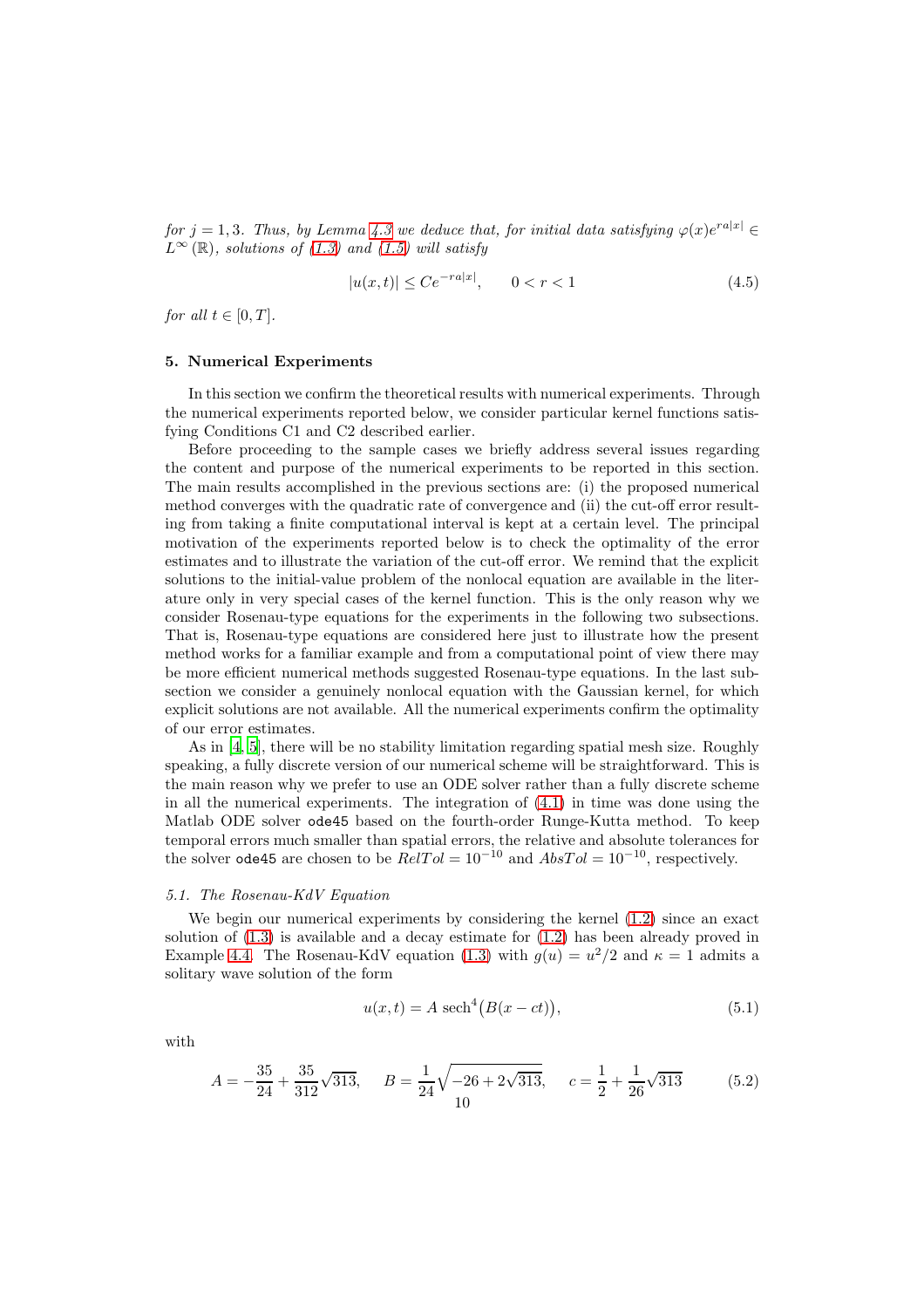[\[8](#page-15-1), [10](#page-15-9)]. The solitary wave [\(5.1\)](#page-9-1) is initially located at 0 and propagates to the right with the constant wave speed c. To compare the numerical and exact solutions, we solve  $(4.1)$ with the initial data  $u(x,0) = A \text{ sech}^4(Bx)$  using the Matlab ODE solver ode45. Here the computational domain is chosen to be  $[-40, 80]$  while the grid spacing is chosen as  $h = 0.5$  for which  $N = 120$ . The exact and numerical solutions at  $t = 40$  are shown in Figure [1](#page-10-0) and there is no noticeable difference between the exact and numerical results. This numerical experiment clearly indicates that our semi-discrete scheme is able to capture the evolution of the solitary wave on a relatively coarse mesh for relatively long time



<span id="page-10-0"></span>Figure 1: Propagation of a right-moving solitary wave for [\(1.1\)](#page-0-0) when the kernel  $\alpha$  is given by [\(1.2\)](#page-1-0) (that is, the case of the Rosenau-KdV equation) and  $f(u) = u + u^2/2$ ,  $\kappa = 1$ . The initial profile, the exact and the numerical solutions at  $t = 40$  are shown with the dotted line, the solid line and the dashed line, respectively. The numerical solution is almost indistinguishable from the exact solution. The computational interval, the number of grid points and the mesh size are  $[-40, 80]$ ,  $N = 120$  and  $h = 0.5$ , respectively.

To verify the convergence rate estimate derived in Theorem [3.3](#page-5-2) for the spatial discretization error, we now perform numerical experiments for the initial-value problem defined above. The computational domain is taken so large to avoid influence of the localization error brought on by the finite domain size. The  $l^{\infty}$ -errors  $E_h^N$  at time t are computed using the formula

$$
E_h^N(t) = ||\mathbf{u}(t) - \mathbf{u}_h^N(t)||_{l^{\infty}} = \max_{-N \le i \le N} |u(x_i, t) - (\mathbf{u}_h^N)_i|.
$$
 (5.3)

The experimental convergence rate  $\rho$  is calculated by the formula

<span id="page-10-1"></span>
$$
\rho = \frac{\log (E_{h_1}^N(t)/E_{h_2}^N(t))}{\log (h_1/h_2)},
$$
\n(5.4)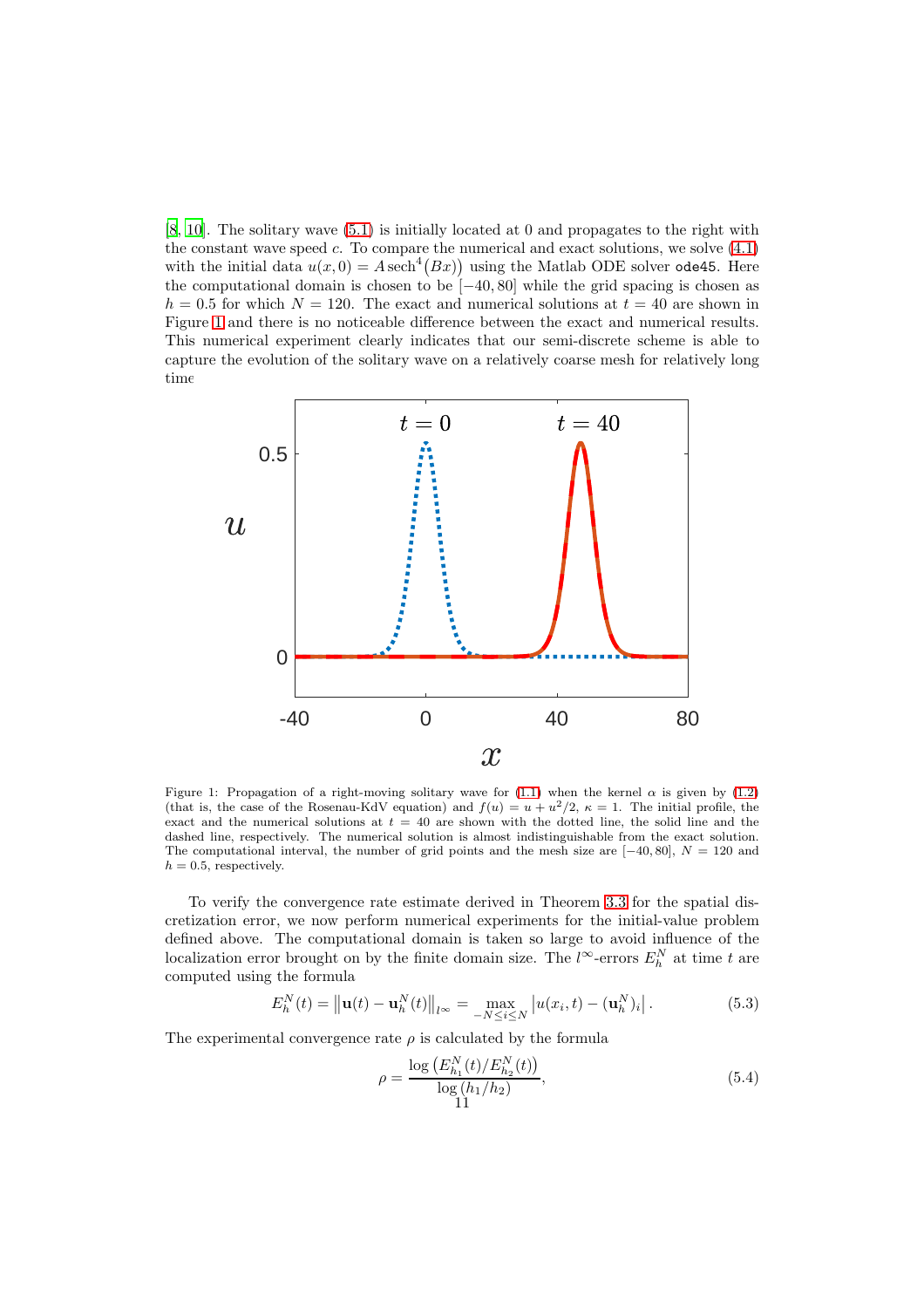using the errors at two different values  $h_1$  and  $h_2$  of the mesh size.

In Figure [2](#page-11-0) we present the errors measured using [\(5.3\)](#page-10-1) for different mesh sizes, where the mesh size varies from  $h = 1$  to  $h = 2^{-5}$  and the computational interval is [−100, 100]. The errors calculated at time  $t = 40$  are plotted versus h on a logarithmic scale (the solid line with circle markers). For comparison purposes, the theoretical quadratic convergence in space is indicated by a dashed line. We observe that, when the kernel is given by  $(1.2)$ , the experimental rate of convergence corroborate the quadratic order of convergence proved in  $\mathbb{R}^n$  semi-discrete semi-discrete scheme . The semi-discrete scheme . The semi-discrete scheme . The semi-discrete scheme . The semi-discrete scheme . The semi-discrete scheme . The semi-discrete scheme . T



<span id="page-11-0"></span>Figure 2: Variation of the error at  $t = 40$  with the mesh size h. The theoretical quadratic convergence is plotted as a dashed line with slope 2:1 for reference. The circle and square markers indicate the data points of the numerical experiments for the problem of finding a solitary wave solution of the nonlocal nonlinear wave equation [\(1.1\)](#page-0-0). The circle markers are for the case where the kernel  $\alpha$  is given by [\(1.2\)](#page-1-0) (that is, the case of the Rosenau-KdV equation). The square markers are for the case where the kernel  $\alpha$ is given by [\(1.4\)](#page-1-1) (that is, the case of the Rosenau-BBM-KdV equation). For both cases,  $f(u) = u + u^2/2$ and  $\kappa = 1$ .

In the above experiments, the numerical results are obtained by solving the  $2N + 1$ equations of [\(4.1\)](#page-7-1), that were obtained by truncating the infinite equations system [\(3.1\)](#page-4-1). To investigate how this truncation affects the numerical results we conduct another set of the numerical experiments. The mesh size is fixed at  $h = 0.05$  but the number of grid points is steadily increased. Consequently , the size of the computational domain will not be the same in all experiments. Figure [3](#page-12-0) shows, on a semi-logarithmic scale, the variation of the error at time  $t = 40$  with N for sufficiently large numbers of grid points (the line with circle markers). One can clearly see that, as  $N$  increases, the error first decreases and then stagnates. In other words, up to a certain value of  $N \approx 10^3$ , the localization error dominates the total error in the theoretical error estimate  $E_h^N = \mathcal{O}(h^2 + \epsilon)$  and then the spatial discretization error dominates. This is the expected outcome and is in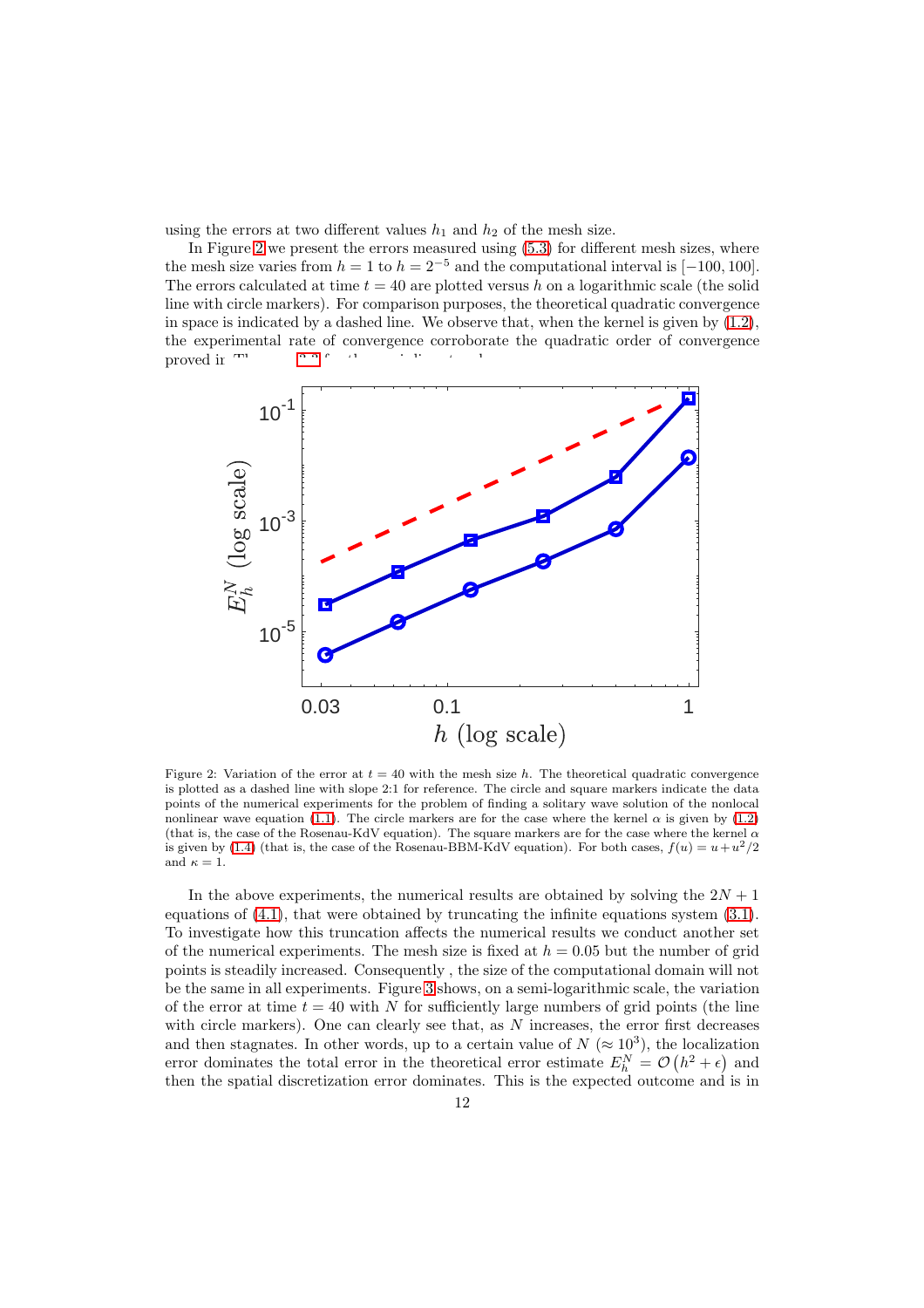line with the decay estimate in Example [4.4.](#page-8-1) Note that that the solitary wave solution in [\(5.1\)](#page-9-1) decays exponentially to zero for  $|x| \to \infty$  and  $\epsilon = \mathcal{O}(e^{-CNh})$  by Example [4.4.](#page-8-1) The numerical experiments in Figure [3](#page-12-0) do confirm that the level of the localization error can be  $\alpha$  is used.



<span id="page-12-0"></span>Figure 3: Variation of the l<sup>∞</sup>-error  $(E_h^N)$  at  $t = 40$  with N for the solitary wave problem of the nonlocal nonlinear wave equation [\(1.1\)](#page-0-0). The circle and square markers indicate the data points of the numerical experiments. The circle markers are for the case where the kernel  $\alpha$  is given by [\(1.2\)](#page-1-0) (that is, the case of the Rosenau-KdV equation). The square markers are for the case where the kernel  $\alpha$  is given by [\(1.4\)](#page-1-1) (that is, the case of the Rosenau-BBM-KdV equation). For both cases,  $f(u) = u + u^2/2$  and  $\kappa = 1$ . The mesh size is fixed at  $h = 0.05$ . The computational domain is  $[-Nh, Nh]$ .

#### 5.2. The Rosenau-BBM-KdV Equation

This subsection will provide further numerical experiments to address the performance of the semi-discrete scheme for the kernel  $\alpha$  given by [\(1.4\)](#page-1-1). When  $g(u) = u^2/2$ and  $\kappa = 1$ , an exact solution of [\(1.5\)](#page-1-3) was given in [\[9](#page-15-3)] in the form [\(5.1\)](#page-9-1) with

<span id="page-12-1"></span>
$$
A = \frac{5}{456}(-25 + 13\sqrt{457}), \qquad B = \frac{1}{\sqrt{288}}\sqrt{-13 + \sqrt{457}}, \qquad c = \frac{241 + 13\sqrt{457}}{266}.\tag{5.5}
$$

Using the same approach as in the previous subsection, we now estimate the convergence rate of the semi-discrete scheme applied for [\(1.4\)](#page-1-1) and discuss the decay of the localization errors.

Consider the initial-value problem defined by [\(4.1\)](#page-7-1) with the kernel [\(1.4\)](#page-1-1) and the initial data  $u(x, 0) = A \text{sech}^4(Bx)$  where A and B are given by [\(5.5\)](#page-12-1). Again, we use the Matlab ODE solver ode45 to solve the truncated problem. In the first set of the numerical experiments, the computational interval [−80, 120] is large enough to ensure that the localization errors are negligible compared to the discretization errors. The mesh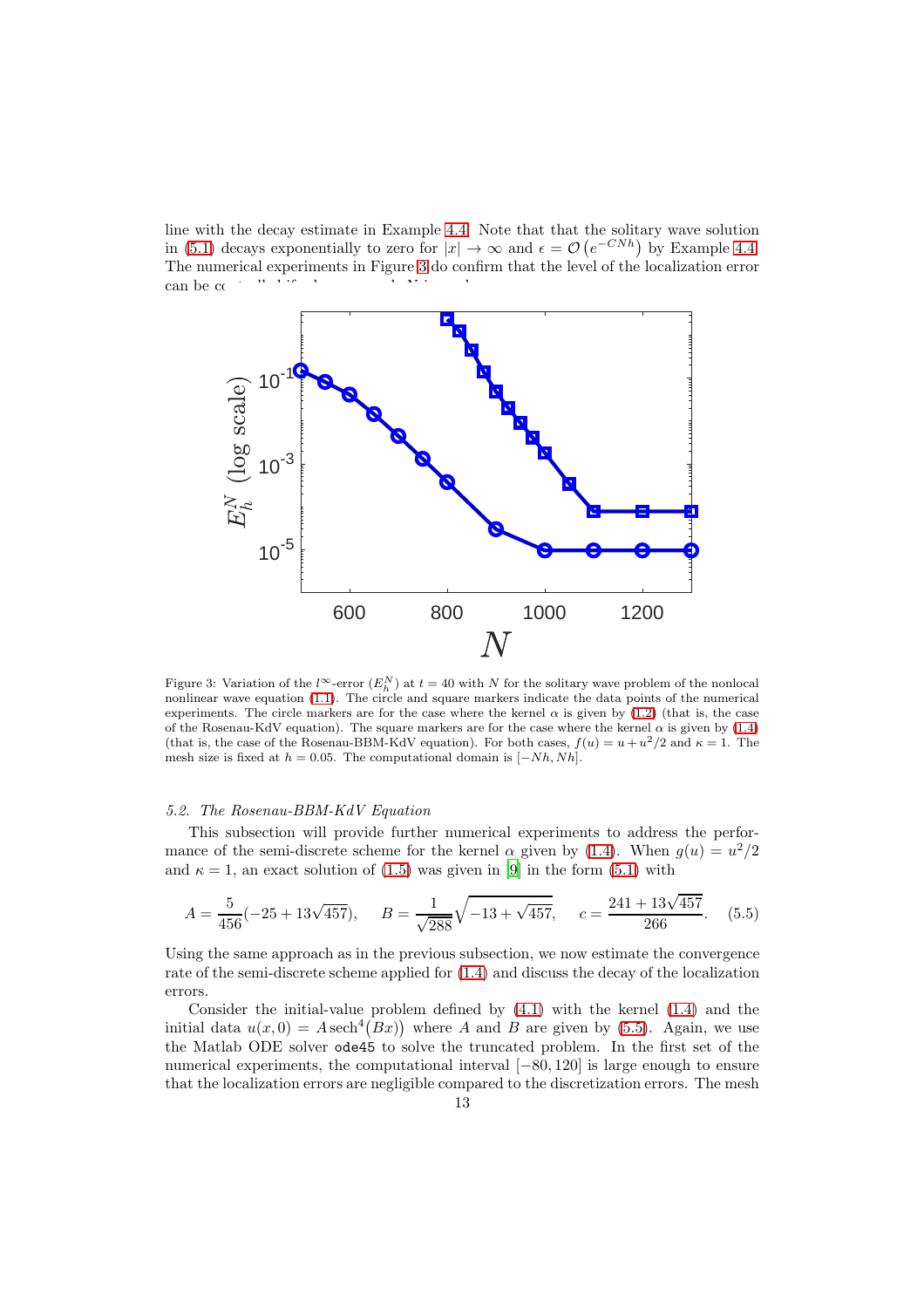size h changes from  $h = 1$  to  $h = 2^{-5}$  $h = 2^{-5}$  $h = 2^{-5}$ . In Figure 2 we plot, on a logarithmic scale, the spatial discretization errors (the solid line with square markers) measured at time  $t = 40$ using [\(5.3\)](#page-10-1). Figure [2](#page-11-0) clearly shows that the convergence rate obtained from the numerical experiments is in excellent agreement with the theoretical quadratic convergence rate of Theorem [3.3,](#page-5-2) indicated by a dashed line. As can be seen from Figure [2,](#page-11-0) for a fixed mesh size, the errors corresponding to the Rosenau-BBM-KdV equation are slightly higher than those corresponding to the Rosenau-KdV equation. This is due to that the value of the amplitude parameter  $A$  in the present problem is approximately five times grater than the value of A in the previous subsection. In other words, the present problem is more nonlinear than the previous one.

In the second set of the numerical experiments, we fix the grid spacing  $h = 0.05$ , and vary the number of grid points  $2N + 1$ . The errors at time  $t = 40$  are displayed in Figure [3,](#page-12-0) on a semi-logarithmic scale (the line with square markers). In the figure we observe the behavior seen for the solitary wave problem of the Rosenau-KdV equation and displayed again in Figure [3.](#page-12-0) It shows that, for relatively small values of  $N$ , the localization error contributes more to the total error but it disappears as  $N$  increases above some critical value ( $\approx$  1100). This is due to the exponentially decaying nature of the solitary wave solution. So, in the case of [\(1.4\)](#page-1-1) too, we get the conclusion that the localization error  $can$  be made negligible relative to the discretization error if  $\sim$ 



<span id="page-13-0"></span>Figure 4: Propagation of a right-moving solitary wave for [\(1.1\)](#page-0-0) with  $\alpha(x) = \frac{1}{\sqrt{2\pi}}$ e  $-\frac{x^2}{2}$  $\frac{e^2}{2}$ ,  $f(u) = u + u^2/2$ and  $\kappa = 1$ . The initial profile and the numerical solutions at  $t = 40$  are shown with the dotted line and the solid line, respectively. The computational interval, the number of grid points and the mesh size are [−40, 80],  $N = 1200$  and  $h = 0.05$ , respectively.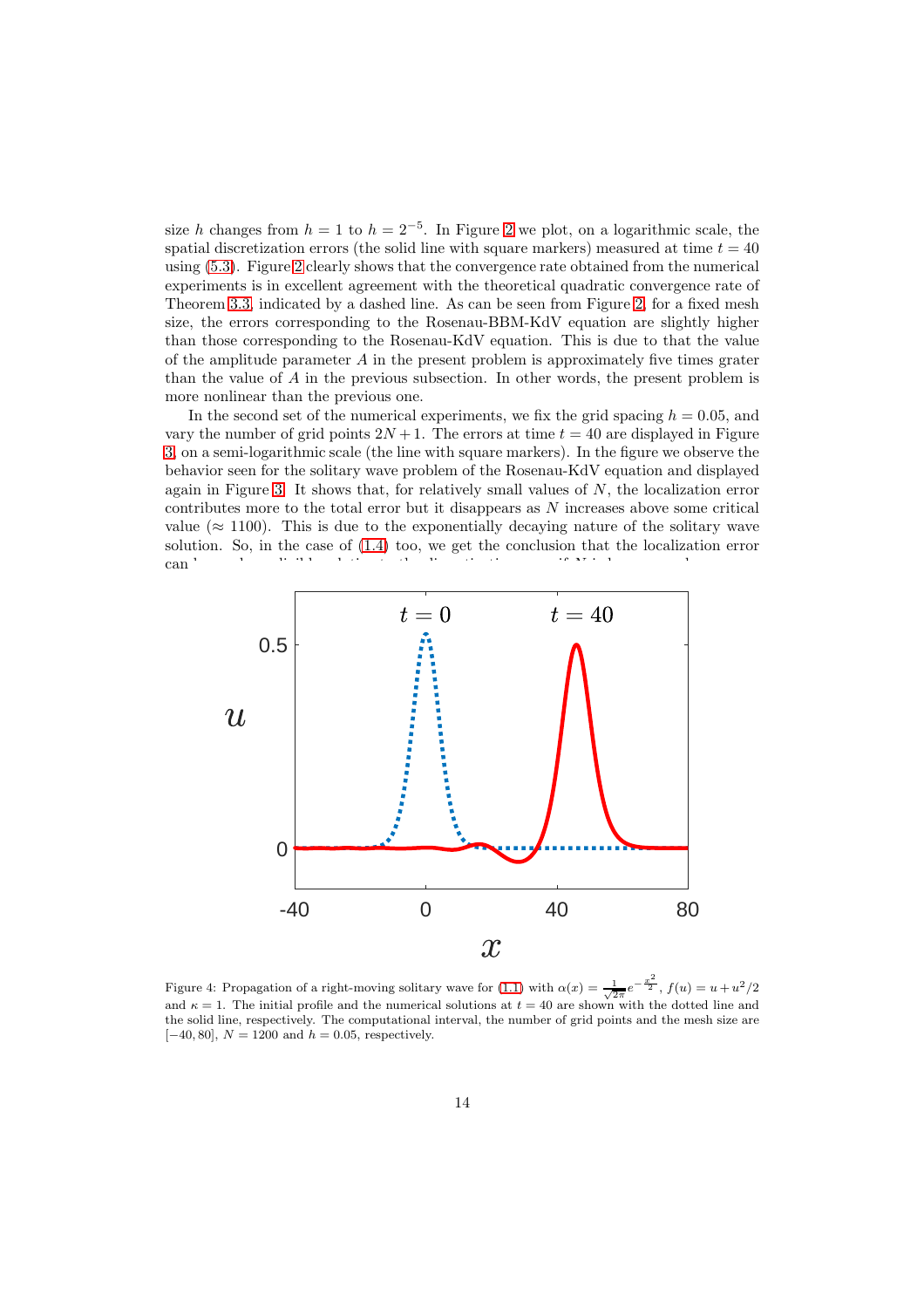#### 5.3. Gaussian Kernel

In this subsection we will report about convergence rate in the case when the kernel function is not the Green's function of a differential operator. We stress that the kernels considered in the previous two subsections are the opposite of the present situation. Let the kernel $\alpha$  be the Gaussian kernel

<span id="page-14-0"></span>
$$
\alpha(x) = \frac{1}{\sqrt{2\pi}} e^{-\frac{x^2}{2}},\tag{5.6}
$$

which is a commonly used and infinitely smooth kernel. The following experiments are performed using [\(5.6\)](#page-14-0).

As in the previous two subsections, we solve [\(4.1\)](#page-7-1) with the initial data  $u(x, 0)$  = A sech<sup>4</sup>( $Bx$ ) for the time interval [0, 40]. We assume that the the constants A and B are given by  $(5.2)$ . We first note that the decay estimate  $(4.5)$  derived for solutions of the Rosenau-KdV equation and the Rosenau-BBM-KdV equation using Lemma [4.3](#page-8-0) is also valid for the solution of the present problem. The reasons for this situation are twofold. On the one hand, we accept the same initial condition as before. On the other hand, the function  $e^{-a|x|}$  in Example [4.4](#page-8-1) dominates the Gaussian kernel and its derivatives.

The initial profile and the numerical solution at  $t = 40$  obtained for the computational interval  $[-40, 80]$  and the mesh size  $h = 0.05$  are illustrated in Figure [4.](#page-13-0) The figure shows oscillatory wavetrain due to unbalanced dispersive regularization. That is, the solution profile is different from those in the previous two subsections. The reason is that the kernel functions and consequently the dispersive effects are taken differently. So, in the present experiment, we cannot expect to observe a solitary wave which is generated by the balance between the nonlinear and dispersive effects.

<span id="page-14-1"></span>Table 1: Refinement levels and corresponding experimental orders of convergence for the single solitary wave problem of [\(1.1\)](#page-0-0) with  $\alpha(x) = \frac{1}{\sqrt{2\pi}}e^{-\frac{x^2}{2}}$ ,  $f(u) = u + u^2/2$  and  $\kappa = 1$ .

| h.       |      | Order of convergence $(\rho)$ |
|----------|------|-------------------------------|
|          | 120  |                               |
|          | 240  |                               |
| $2^{-2}$ | 480  | 2.01427444                    |
| $2^{-3}$ | 960  | 2.00294376                    |
| $2^{-4}$ | 1920 | 2.00084024                    |
| $2^{-5}$ |      | 2.00019716                    |

To investigate how fast the discretization error vanishes as  $h$  decrease, we perform numerical experiments for various values of  $h$ . Since no exact solution is known for the initial-value problem, we compute the experimental order of convergence by the formula

$$
\rho = \frac{1}{\log 2} \log \left( \frac{\|\mathbf{u}_h^N(t) - \mathbf{u}_{h/2}^N(t)\|_{l^\infty}}{\|\mathbf{u}_{h/2}^N(t) - \mathbf{u}_{h/4}^N(t)\|_{l^\infty}} \right) \tag{5.7}
$$

using the approximate solutions obtained for three successive values h,  $h/2$  and  $h/4$  of the mesh size. The mesh size varies from  $h = 1$  to  $h = 2^{-5}$  for the computational interval  $[-110, 130]$  and the numerical solutions corresponding to  $t = 40$  are used to calculate